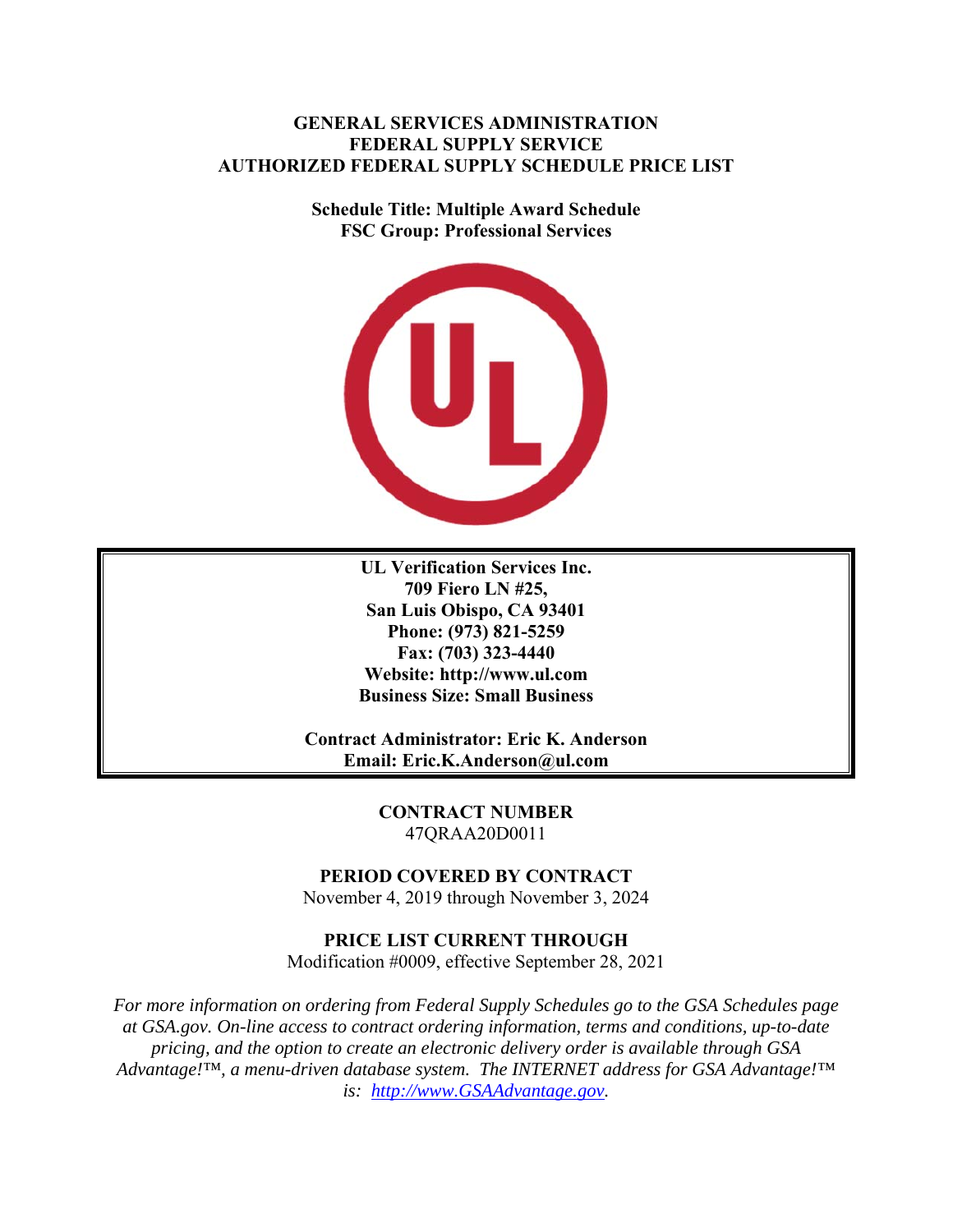



# **UL VERIFICATION SERVICES INC.'S INFORMATION**

## 1a. **TABLE OF AWARDED SPECIAL ITEM NUMBERS (SINs)**

| <b>SIN</b> | <b>Recovery</b> | <b>SIN Description</b>                   |  |
|------------|-----------------|------------------------------------------|--|
| 541620     | 541620RC        | <b>Environmental Consulting Services</b> |  |
| OLM        | OLMRC.          | Order-Level Materials (OLMs)             |  |

## 1b. **LOWEST PRICED MODEL NUMBER AND PRICE PER SIN:** See Awarded Price List

1c. **HOURLY RATES:** See Awarded Price List

#### 2. **MAXIMUM ORDER:** \$1,000,000

\*Ordering activities may request a price reduction at any time before placing an order, establishing a BPA, or in conjunction with the annual BPA review. However, the ordering activity shall seek a price reduction when the order or BPA exceeds the simplified acquisition threshold. Schedule contractors are not required to pass on to all schedule users a price reduction extended only to an individual ordering activity for a specific order or BPA.

- 3. **MINIMUM ORDER:** \$100.00
- 4. **GEOGRAPHIC COVERAGE:** Domestic and Overseas
- 5. **POINT OF PRODUCTION:** USA
- 6. **DISCOUNT FROM LIST PRICES:** Prices are listed as GSA Net, discount deducted and IFF included.
- 7. **QUANTITY DISCOUNT:** 5% discount if 5 or more buildings are ordered for air quality testing and analyses.
- 8. **PROMPT PAYMENT TERMS**: Net 30 Days Information for Ordering Offices: Prompt payment terms cannot be negotiated out of the contractual agreement in exchange for other concessions.
- 9. **FOREIGN ITEMS:** None
- 10a. **TIME OF DELIVERY:** As Negotiated
- 10b. **EXPEDITED DELIVERY:** To be negotiated at the task order level.
- 10c. **OVERNIGHT AND 2-DAY DELIVERY:** To be negotiated at the task order level.
- 10d. **URGENT REQUIREMENTS:** Contact Contractor
- 11. **FOB POINT:** Destination
- 12a. **ORDERING ADDRESS:** 75 South Orange Avenue, Suite 206, South Orange, NJ 07079 Phone: 973-821-5259 Email: Eric.K.Anderson@ul.com
- 12b. **ORDERING PROCEDURES:** For supplies and services, the ordering procedures, information on Blanket Purchase Agreements (BPA's) are found in Federal Acquisition Regulation (FAR) 8.405-3.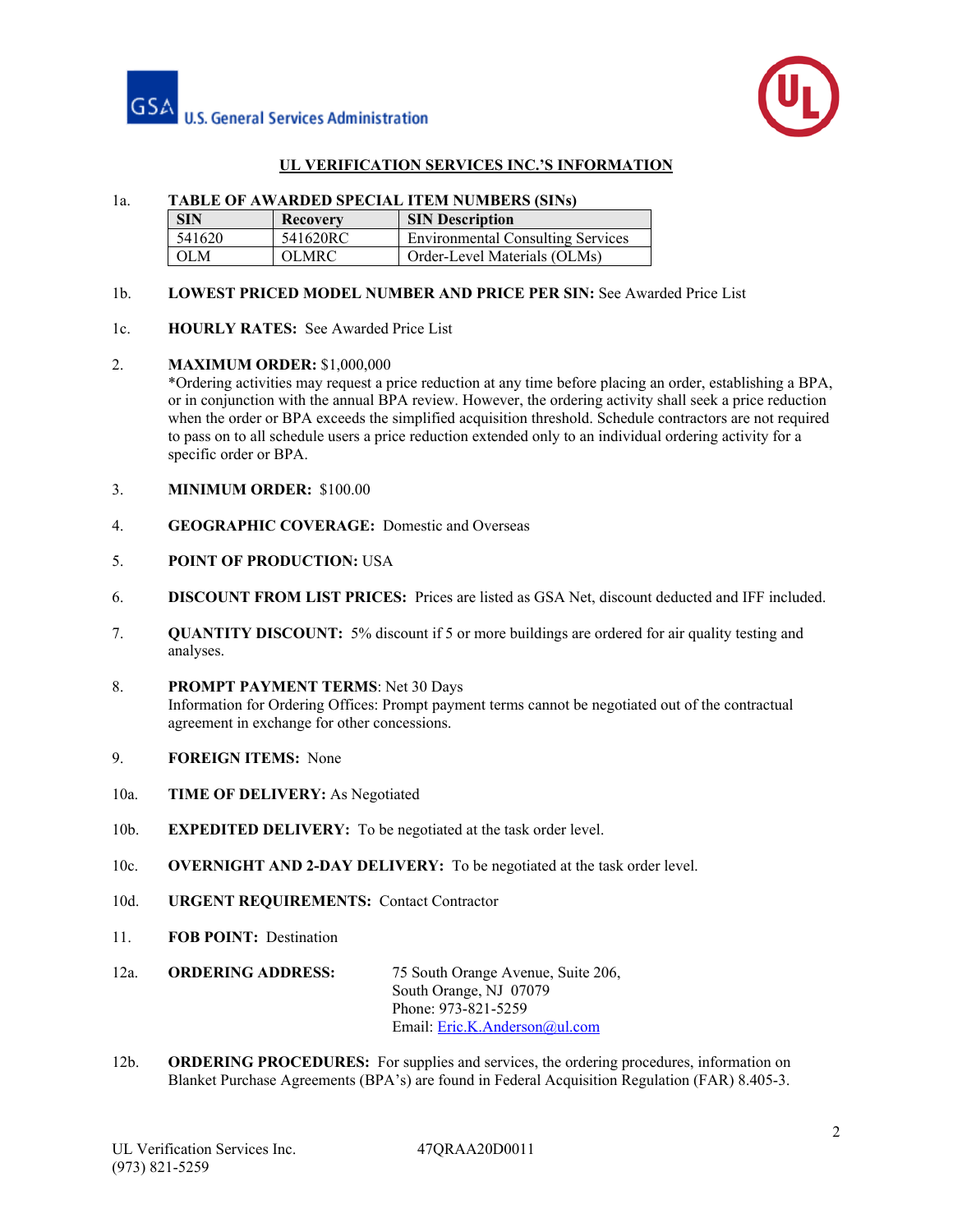



- 13. **PAYMENT ADDRESS:** 3251 Old Lee Highway, Suite 100, Fairfax, VA 22030 Phone: 571-340-3161 Email: Patricia.Chandler@ul.com
- 14. **WARRANTY PROVISION:** Standard Commercial Warranty
- 15. **EXPORT PACKING CHARGES:** None
- 16. **TERMS AND CONDITIONS OF RENTAL, MAINTENANCE, AND:** N/A
- 17. **TERMS AND CONDITIONS OF INSTALLATION:** N/A
- 18a. **TERMS AND CONDITIONS OF REPAIR PARTS INDICATING DATE OF PARTS PRICE LISTS AND ANY DISCOUNTS FROM LIST PRICES:** N/A
- 18b. **TERMS AND CONDITIONS FOR ANY OTHER SERVICES:** N/A
- 19. **LIST OF SERVICE AND DISTRIBUTION POINTS:** N/A
- 20. **LIST OF PARTICIPATING DEALERS:** N/A
- 21. **PREVENTIVE MAINTENANCE:** N/A
- 22a. **SPECIAL ATTRIBUTES SUCH AS ENVIRONMENTAL ATTRIBUTES (e.g. recycled content, energy efficiency, and/or reduced pollutants):** N/A
- 22b. **SECTION 508 COMPLIANCE:** N/A
- 23. **UNIQUE ENTITY IDENTIFIER (UEI) NUMBER:** 080640835
- 24. **NOTIFICATION REGARDING IN SYSTEM FOR AWARD MANAGEMENT (SAM) DATABASE:**  UL Verification Services Inc. has an Active Registration in the SAM database. CAGE CODE: 7XPR1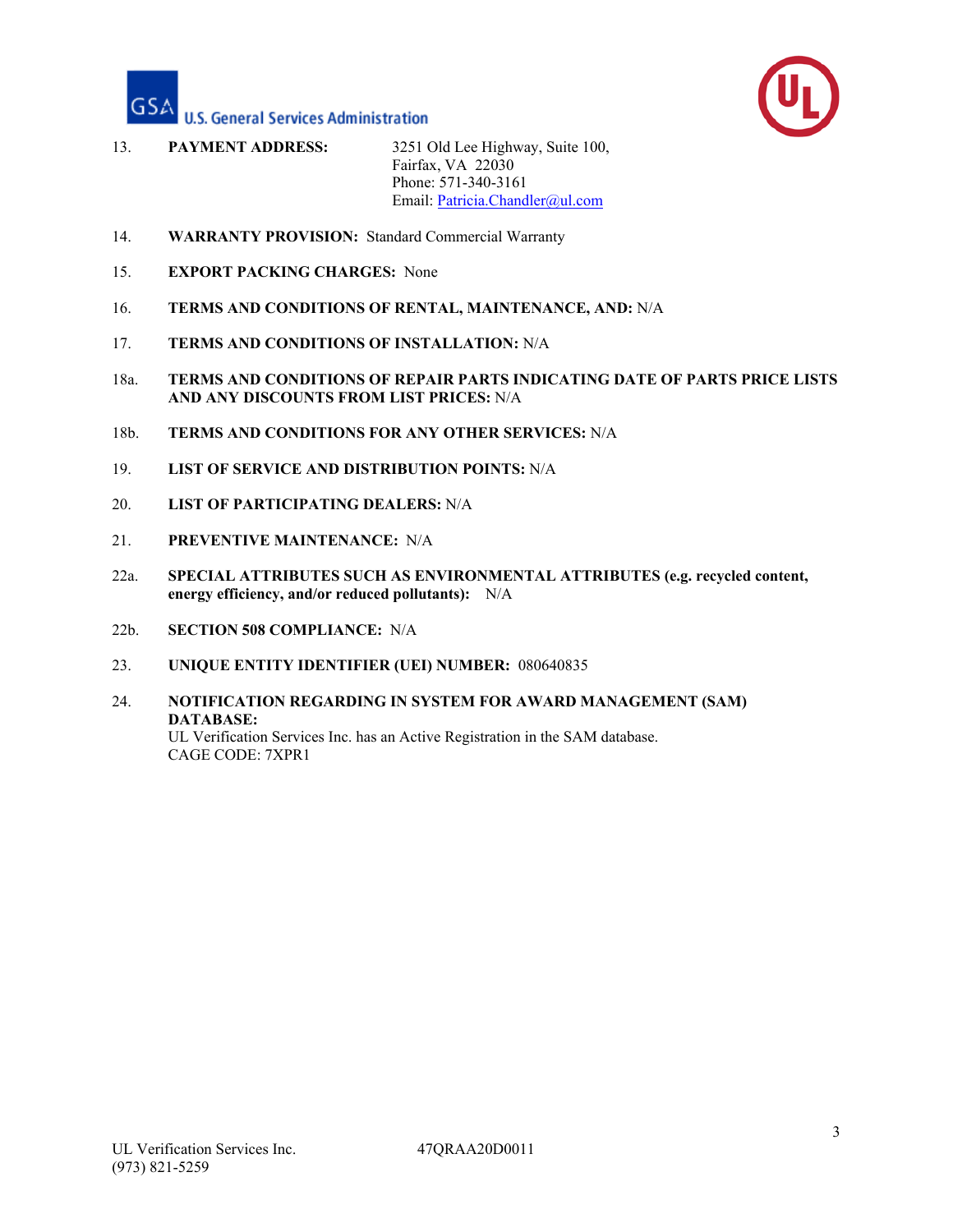



# **LABOR CATEGORY RATES**

| <b>SIN</b> | <b>LABOR CATEGORY</b>             | Year 2<br>11/4/2020-<br>11/3/2021 | Year 3<br>$11/4/2021-$<br>11/3/2022 | Year 4<br>11/4/2022-<br>11/3/2023 | Year 5<br>11/4/2023-<br>11/3/2024 |
|------------|-----------------------------------|-----------------------------------|-------------------------------------|-----------------------------------|-----------------------------------|
| 541620     | Clerical Staff**                  | \$68.41                           | \$69.85                             | \$71.31                           | \$72.81                           |
| 541620     | Certified Industrial<br>Hygienist | \$161.25                          | \$164.64                            | \$168.09                          | \$171.62                          |
| 541620     | Principal                         | \$195.46                          | \$199.56                            | \$203.75                          | \$208.03                          |
| 541620     | Project Manager                   | \$136.82                          | \$139.69                            | \$142.63                          | \$145.62                          |

# **SERVICE CONTRACT LABOR STANDARDS (SCLS) MATRIX**

| <b>SCA Eligible Contract</b><br><b>Labor Category</b> | <b>SCA Equivalent Code Title</b> | <b>WD</b> Number |
|-------------------------------------------------------|----------------------------------|------------------|
| Clerical Staff**                                      | 01111 - General Clerk I          | 2015-4281        |

The Service Contract Labor Standards, formerly the Service Contract Act (SCA), apply to this contract and it includes SCLS applicable labor categories. Labor categories and fixed price services marked with a (\*\*) in this pricelist are based on the U.S. Department of Labor Wage Determination Number(s) identified in the SCLS/SCA matrix. The prices awarded are in line with the geographic scope of the contract (i.e., nationwide).

# **LABOR CATEGORY DESCRIPTIONS**

#### **Clerical Staff\*\***

*Functional Responsibilities*: Responsible for word processing, organization, technical report preparation and administrative tasks in support of field operations. *Minimum Education*: High School Diploma

*Minimum Experience*: 0 years of Experience

#### **Certified Industrial Hygienist**

*Functional Responsibilities*: Provides field management responsibilities for industrial hygiene and occupational health and safety projects including: field data collection, equipment calibration, collation, and sample preparation. *Minimum Education*: Bachelors Degree *Minimum Experience*: 2 years of Experience

#### **Principal**

*Functional Responsibilities*: Responsible for overseeing all technical and field personnel management. Has final responsibility for project completion in accordance with project requirements. Serves as a senior technical expert to all staff.

*Minimum Education*: Bachelors Degree *Minimum Experience*: 15 years of Experience

## **Project Manager**

*Functional Responsibilities*: Responsible for managing day-to-day project operation and supervision of all field personnel. Reports directly to the Principal *Minimum Education*: Bachelors Degree *Minimum Experience*: 10 years of Experience